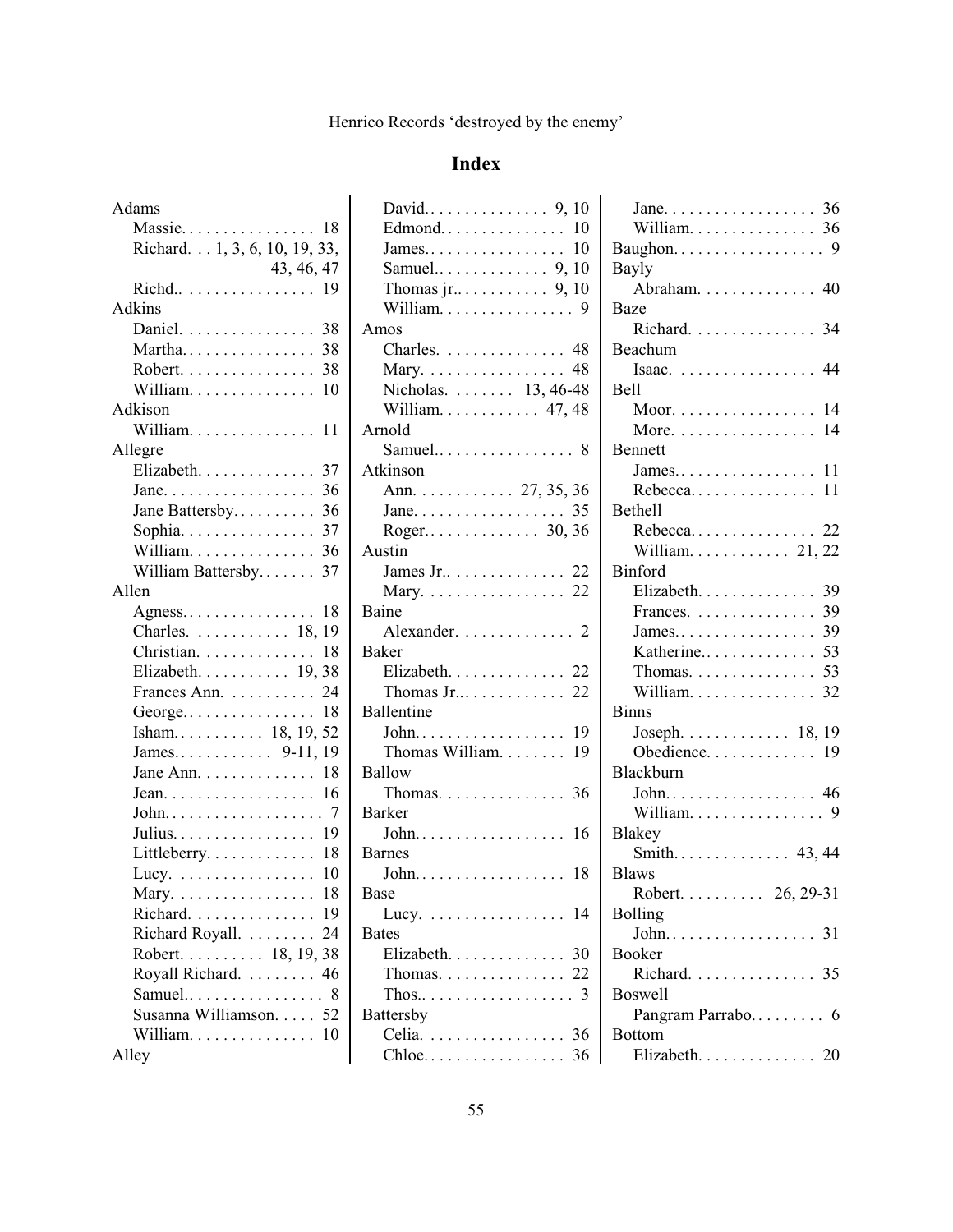| Joel. $\ldots \ldots \ldots \ldots \ldots 20$ |
|-----------------------------------------------|
| Rowland. 20                                   |
| Thomas. $\ldots \ldots \ldots \ldots 20$      |
| William. $\ldots \ldots \ldots \ldots 20$     |
| Boughan                                       |
| Thomas. 11                                    |
| <b>Bowles</b>                                 |
| Rebecca 53                                    |
| <b>Bowls</b>                                  |
| David 4                                       |
| <b>Brackit</b>                                |
| Elizabeth. 48                                 |
| John 48                                       |
| <b>Bradley</b>                                |
| William. 20                                   |
| <b>Brazeal</b>                                |
| $Drury \ldots \ldots \ldots \ldots 12$        |
| Bridgwater                                    |
| Samuel.<br>14                                 |
| <b>Briggs</b>                                 |
| Dorothy 27, 29, 36                            |
| Gray 27, 29, 30, 35, 36                       |
| <b>Brooke</b>                                 |
|                                               |
|                                               |
|                                               |
| Ursula. 34                                    |
| <b>Brothers</b>                               |
| Ann. 15                                       |
| Francis<br>15                                 |
| <b>Brown</b>                                  |
| Alexander. 33                                 |
| Joseph. $\ldots$ . 9, 10                      |
| William.<br>1                                 |
| <b>Browning</b>                               |
|                                               |
| 9<br>Mary.<br>.                               |
| Mary Allen.                                   |
| Samuel 9,53                                   |
| Buchanan                                      |
|                                               |
| Buckner                                       |
| Aylett 52                                     |
| Martha 52                                     |
| <b>Bugg</b>                                   |
| Samuel 15                                     |

| Bullington                                           |
|------------------------------------------------------|
| Ann. 42                                              |
| Benjamin 42                                          |
| Francis 41, 42                                       |
|                                                      |
| Josiah 41-43                                         |
| Lucy. $\ldots \ldots \ldots \ldots$ 42, 43           |
| Maria 43                                             |
| Martha 42, 43                                        |
| Mary. 42, 43                                         |
| Robert. 42                                           |
| Sarah 41, 42                                         |
| Burton                                               |
| Hutchins. 24                                         |
| Martin. 11, 14                                       |
|                                                      |
| William 15,38                                        |
| Byrd. $\ldots \ldots \ldots \ldots \ldots \ldots 50$ |
| Col. (the Elder). $\dots$ 47                         |
| William. 47                                          |
| Cameron                                              |
| John 47                                              |
| Carter                                               |
| John jr $\dots \dots \dots \dots \dots 17$           |
| William. $\ldots \ldots \ldots \ldots 17$            |
| Cary                                                 |
| Colo 50                                              |
| Dorothy<br>30                                        |
| Cawthorn                                             |
| Ursula. 14                                           |
| Chambers                                             |
| George 25                                            |
| Chapman                                              |
|                                                      |
| Cheatham                                             |
| Matthew.<br>10                                       |
| Polline<br>10<br>$\ddots$                            |
| 10<br>Sarah.                                         |
| Childers.<br>23                                      |
| 23<br>Ann.                                           |
| 23<br>Benjamin                                       |
| 23<br>$E$ lijah                                      |
| 19<br>James<br>4,                                    |
|                                                      |
| Philemon Jr<br>23                                    |
|                                                      |

| Thomas. $\ldots \ldots \ldots \ldots 23$          |    |
|---------------------------------------------------|----|
| $Childres(s)$ . 23                                |    |
| Childress                                         |    |
|                                                   |    |
|                                                   |    |
| Joseph. $\ldots \ldots \ldots \ldots 20$          |    |
| Mary. 20                                          |    |
| Thomas. 19                                        |    |
| Childrey. $\ldots \ldots \ldots \ldots \ldots$ 23 |    |
| Ann. 23                                           |    |
|                                                   |    |
| Benjamin 22, 23                                   |    |
| Charles. 23                                       |    |
|                                                   |    |
| John. 23                                          |    |
| Sarah 22                                          |    |
| Stephen. 23                                       |    |
| Thomas. $\ldots$ . $\ldots$ 22, 23                |    |
| William. 23                                       |    |
| Clark                                             |    |
| Joseph. $\ldots$ . 24                             |    |
| Thomas Sr. $\dots \dots \dots \dots$ 40           |    |
| Clarke                                            |    |
| Edward. 46                                        |    |
|                                                   |    |
|                                                   |    |
| Peter. $\ldots \ldots \ldots \ldots \ldots$ . 9   |    |
| Clopton                                           |    |
| David 12                                          |    |
| Thomas. 42                                        |    |
| William 49                                        |    |
| Cocke                                             |    |
| Ann. 12, 13                                       |    |
| Elizabeth Pleasants. 12                           |    |
| James 12, 13, 37                                  |    |
|                                                   |    |
| James jr. $\dots$ 12                              |    |
| James sr. $\dots \dots \dots \dots 12, 37$        |    |
|                                                   |    |
| Martha                                            | 45 |
| Mary. $\ldots \ldots \ldots \ldots \ldots$ . 40   |    |
| Sarah.                                            | 13 |
| Sarah Lewis $12, 13$                              |    |
| Susanna $12, 13$                                  |    |
| Susannah 13                                       |    |
| Thomas. $\ldots \ldots \ldots \ldots 37$          |    |
| William $12,40$                                   |    |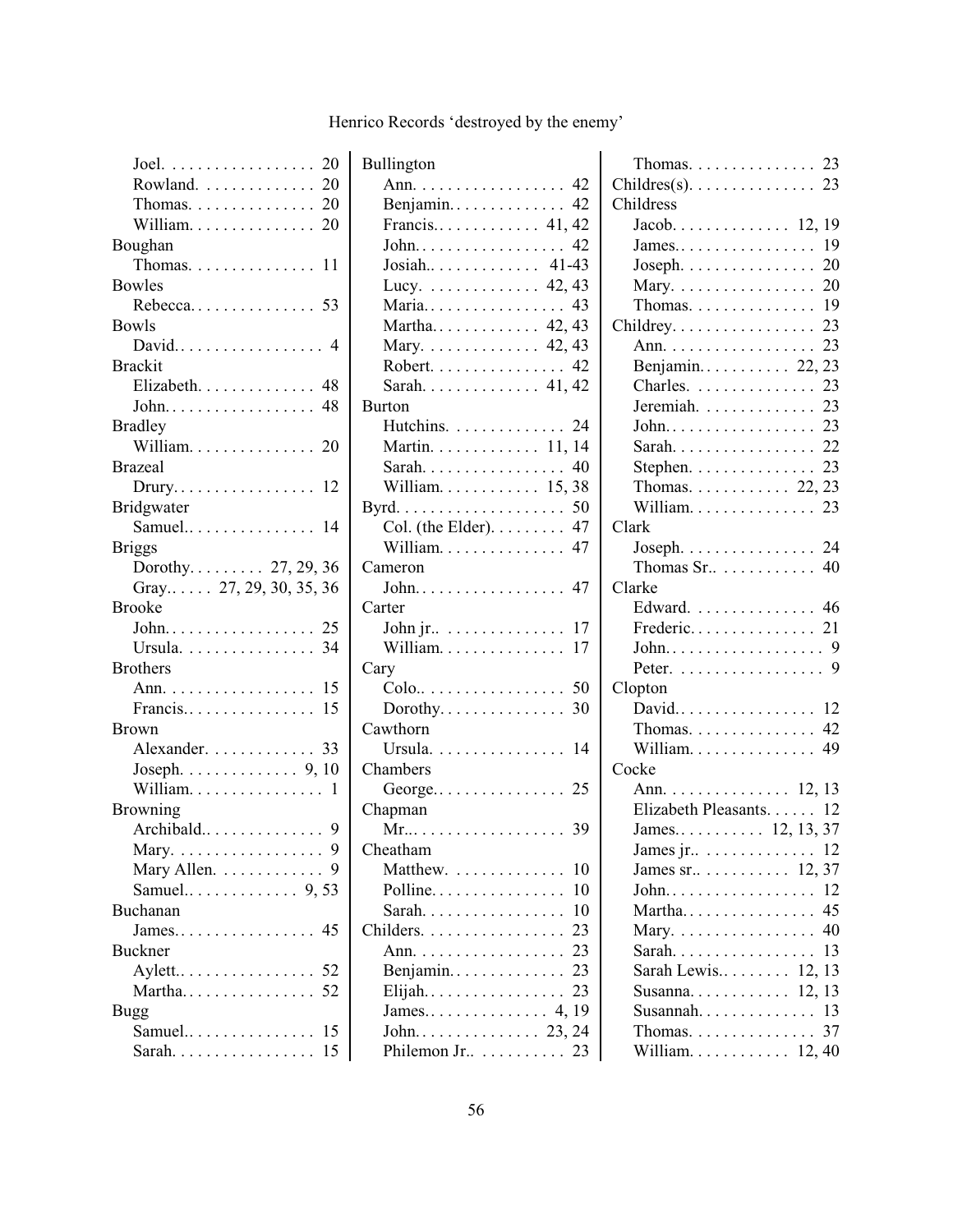|  |  | Henrico Records 'destroyed by the enemy' |
|--|--|------------------------------------------|
|  |  |                                          |

| Coles                                     |                |
|-------------------------------------------|----------------|
| Walter. 33                                |                |
| Cook                                      |                |
|                                           |                |
| Cooke                                     |                |
|                                           |                |
| Robert. 33                                | $\overline{C}$ |
| Cormoran                                  |                |
|                                           | $\overline{C}$ |
| Cottrell                                  |                |
| Peter.<br>9                               | $\overline{C}$ |
| Counties                                  |                |
| Albemarle. 15, 36, 44                     | $\overline{C}$ |
| Bedford 1                                 |                |
| Buckingham. 36                            |                |
| $Campbell. \ldots \ldots \ldots \ldots 6$ | D              |
| Charles City 1, 41                        |                |
| Charlotte. 6, 27, 36                      | D              |
| Chesterfield 24, 45                       |                |
| Cumberland 2, 23, 27, 28,                 | D              |
| 35, 36, 44                                | D              |
| Dinwiddie. 36                             |                |
| Fayette, KY 43                            | D              |
| Fluvanna. 36, 43, 44                      |                |
| Goochland 2, 4, 12, 13, 26,               | D              |
| 31, 41, 44, 53                            | D              |
| Hanover 32, 39, 46, 52                    |                |
| Isle of Wight. $\ldots \ldots \ldots$ 39  | D              |
| Louisa 8                                  |                |
| Mecklenburg 4                             | D              |
| Middlesex. 24                             |                |
| Nansemond. 28                             |                |
| New Kent. 36, 43, 44                      |                |
| Norfolk. 39                               |                |
|                                           |                |
| Pittsylvania. 42<br>Prince Edward 22, 43  |                |
| Coutts                                    |                |
| Patrick<br>19                             | D              |
| William. $\ldots \ldots \ldots \ldots$ 46 |                |
|                                           | E.             |
| Cox                                       |                |
| Edith.<br>7                               |                |
| George 42                                 | E.             |
| Mary. 43                                  |                |
| Nicholas.<br>2                            |                |
| Redford. 43                               |                |
| Craig                                     |                |

| Adam 5, 37, 46                                              |
|-------------------------------------------------------------|
| Crew                                                        |
| John $13, 29, 36, 41$                                       |
| John son of John 36                                         |
| Mourning 41                                                 |
| Crittenden                                                  |
| William 21                                                  |
| Crumpton                                                    |
| Tho. Lewis. 16                                              |
| Cumerin                                                     |
| John 47                                                     |
|                                                             |
| Capt 12                                                     |
| Edward.  11, 12                                             |
| Deane                                                       |
| Richard. 26                                                 |
| Dennis                                                      |
|                                                             |
|                                                             |
| Depriest. 48                                                |
| Dollard                                                     |
| John 17                                                     |
| Donald                                                      |
| Robert. 45                                                  |
| Donald and Buchanan. 45                                     |
| Donnel                                                      |
|                                                             |
| Downes                                                      |
|                                                             |
| DuVal                                                       |
| Elizabeth. 6                                                |
|                                                             |
|                                                             |
| Saml 19                                                     |
|                                                             |
|                                                             |
| William.<br>$\ldots$ 33, 46                                 |
| DuVall                                                      |
| Samuel<br>1                                                 |
| $\mathbf{1}$ , and $\mathbf{1}$ , and $\mathbf{1}$<br>Eales |
| 9                                                           |
| Thomas.                                                     |
| East                                                        |
| Agness 24, 25                                               |
| 32<br>Anne.                                                 |
| Benjamin<br>32                                              |
| Edward.<br>32                                               |

| Thomas. $\ldots$ $\ldots$ $\ldots$ 3, 24, 25  |     |
|-----------------------------------------------|-----|
| Eblen                                         |     |
| Samuel 27                                     |     |
| Echo                                          |     |
|                                               |     |
| Lucy. $\ldots \ldots \ldots \ldots \ldots 20$ |     |
| Ege                                           |     |
| Dorothea. 3                                   |     |
| Dorothy 46                                    |     |
|                                               |     |
| Eggleston                                     |     |
| Joseph. 24                                    |     |
|                                               |     |
| Ellis                                         |     |
|                                               |     |
|                                               |     |
|                                               |     |
|                                               |     |
| Jesse. 48<br>John. 13, 47, 48                 |     |
| John Woodson 34                               |     |
| Joseph. 13, 24, 25                            |     |
|                                               |     |
|                                               |     |
| Thomas. 21, 47, 48                            |     |
| Ursula. 34                                    |     |
| William 9, 10, 47                             |     |
| Ellison                                       |     |
| Joseph. 39                                    |     |
| Mary. 39                                      |     |
| Ellyson                                       |     |
| Gerrard. 13                                   |     |
| Ellzey                                        |     |
| William. 19                                   |     |
| Elmore                                        |     |
| Charles.                                      | 15  |
|                                               |     |
| Jean.                                         | 18  |
| Rebeckah                                      | 18  |
| Thomas. $\ldots \ldots \ldots \ldots 17, 18$  |     |
| Enroughty                                     |     |
| Darby                                         | 5   |
| Edward.                                       | -6  |
| John.                                         | - 6 |
|                                               |     |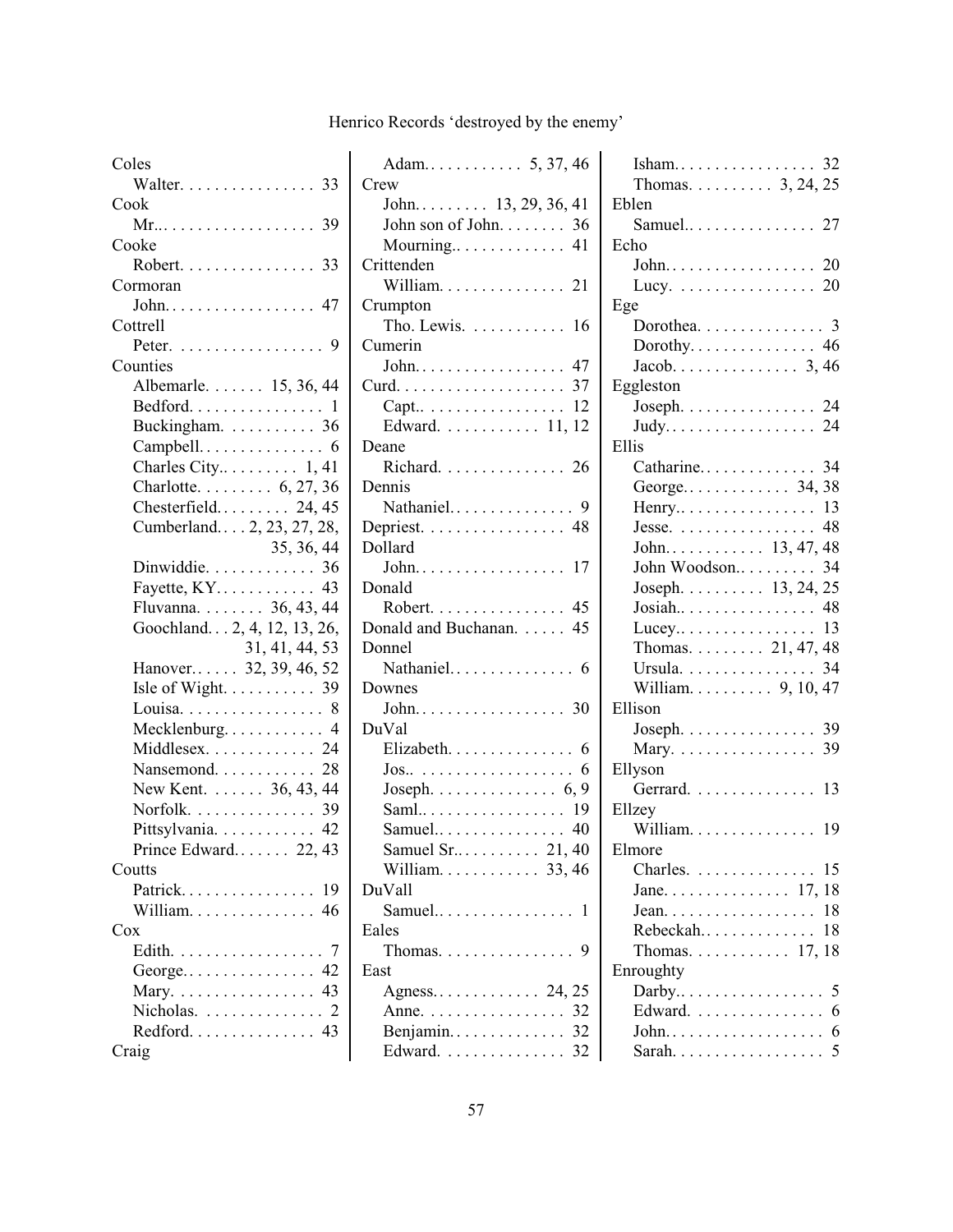| Epperson                                         |
|--------------------------------------------------|
| Francis 26                                       |
| Eubank                                           |
| $James. \ldots \ldots \ldots \ldots \ldots$<br>9 |
| Eubanks                                          |
|                                                  |
| Evans                                            |
| William. 23                                      |
| Faris                                            |
| Robert.<br>19                                    |
| William.<br>44                                   |
| William Jr<br>22                                 |
| Willm<br>21                                      |
| 17<br>Wm                                         |
| Fariss                                           |
| 16<br>Ann.                                       |
| 22<br>Martha                                     |
| Mitchel.<br>16                                   |
| Robert.<br>20                                    |
| -14<br>Sarah.                                    |
| 22<br>Susanna                                    |
| William.<br>20                                   |
| Farris                                           |
| William. 45                                      |
| Faudree                                          |
| Joseph. $\ldots \ldots \ldots \ldots 2$          |
| Ferris                                           |
| Wm 34                                            |
| Fodrey                                           |
| Hannah. 5                                        |
| Joseph. $\dots \dots \dots \dots \dots$          |
| Fontaine                                         |
| Patrick H. 46                                    |
| Fowler                                           |
| Bernard. 10                                      |
|                                                  |
| 10<br>John jr                                    |
| 10<br>Judith                                     |
| Millesant<br>43                                  |
| Polina.<br>10                                    |
| Tabitha.<br>10                                   |
| William.<br>10                                   |
| Francis                                          |
| Thomas. 20                                       |
| Franklin                                         |
|                                                  |

| Zebulon. 11, 12                                       |
|-------------------------------------------------------|
| Fraser                                                |
| William. 42                                           |
| Freeman                                               |
|                                                       |
|                                                       |
| Isham 40                                              |
|                                                       |
|                                                       |
| Fussel                                                |
| Thomas. $\ldots \ldots \ldots \ldots 23$              |
| <b>Fussell</b>                                        |
| John Williams 3                                       |
| Lucretia                                              |
| Sarah.                                                |
| Solomon.                                              |
| Gadberry                                              |
| Elizabeth. 6                                          |
| Prudence. $\dots \dots \dots \dots \dots$ 6           |
| Thomas. $\dots \dots \dots \dots \dots$ 6             |
| William. $\ldots \ldots \ldots \ldots 6, 9$           |
| Gallatin                                              |
| Albert. 37                                            |
| Galt                                                  |
|                                                       |
| Garthright                                            |
| Anselm. 21                                            |
| see Gathright 17                                      |
|                                                       |
| Wm 21                                                 |
| Gathright                                             |
| Agnes. $\dots \dots \dots \dots \dots \dots 17$       |
| Agness 16, 17, 22                                     |
| Ann. 16, 17                                           |
| Anne. 16                                              |
| Anselm. $\dots \dots \dots \dots$<br>20               |
| Ephraim $18, 21$                                      |
|                                                       |
|                                                       |
| 16, 18                                                |
| Miles. 15, 16, 28                                     |
| Samuel 7, 15-17, 20, 22                               |
| 32<br>Susanna                                         |
| $\ldots$                                              |
| Tabitha. 16, 17                                       |
| William 15-17, 20, 21                                 |
| William (son of Samuel)                               |
| $\ldots \ldots \ldots 17, 19, 20$<br>William jr<br>18 |

| William, son of Ephraim                         |
|-------------------------------------------------|
| . 19                                            |
| 16<br>Wm                                        |
| Gay                                             |
| Charles. $\ldots$ . 38                          |
| Gennet                                          |
| Betty. $\ldots \ldots \ldots \ldots \ldots 21$  |
|                                                 |
| George                                          |
| Reuben. 19                                      |
| Giles                                           |
| Elizabeth. 8                                    |
| Knowles. 43                                     |
| Lucy. $\ldots \ldots \ldots \ldots \ldots$ . 43 |
| Nicholas.  8                                    |
| Ginnet                                          |
| Thomas. $\ldots \ldots \ldots \ldots 24$        |
| Glenn                                           |
|                                                 |
| Mary. $\ldots \ldots \ldots \ldots 21$          |
| Goode                                           |
| Joseph. $\ldots \ldots \ldots \ldots$ 7, 40     |
|                                                 |
|                                                 |
| Joseph Jr $\ldots \ldots \ldots$ 7              |
| Joseph the Elder. $\dots \dots$ 7               |
|                                                 |
| Martha 40                                       |
| Robt 48                                         |
|                                                 |
| Sarah 41                                        |
| Thomas. $\ldots \ldots \ldots \ldots 7$         |
| Gordon                                          |
| Giles. 24                                       |
| John 24                                         |
| Robert. 24                                      |
| Samuel 27                                       |
| William. 24                                     |
| Grantland                                       |
| 39                                              |
| Graves                                          |
| .53<br>Sally.                                   |
| Gunn                                            |
|                                                 |
| Lucy. $\dots \dots \dots \dots \dots \dots 11$  |
| Hales                                           |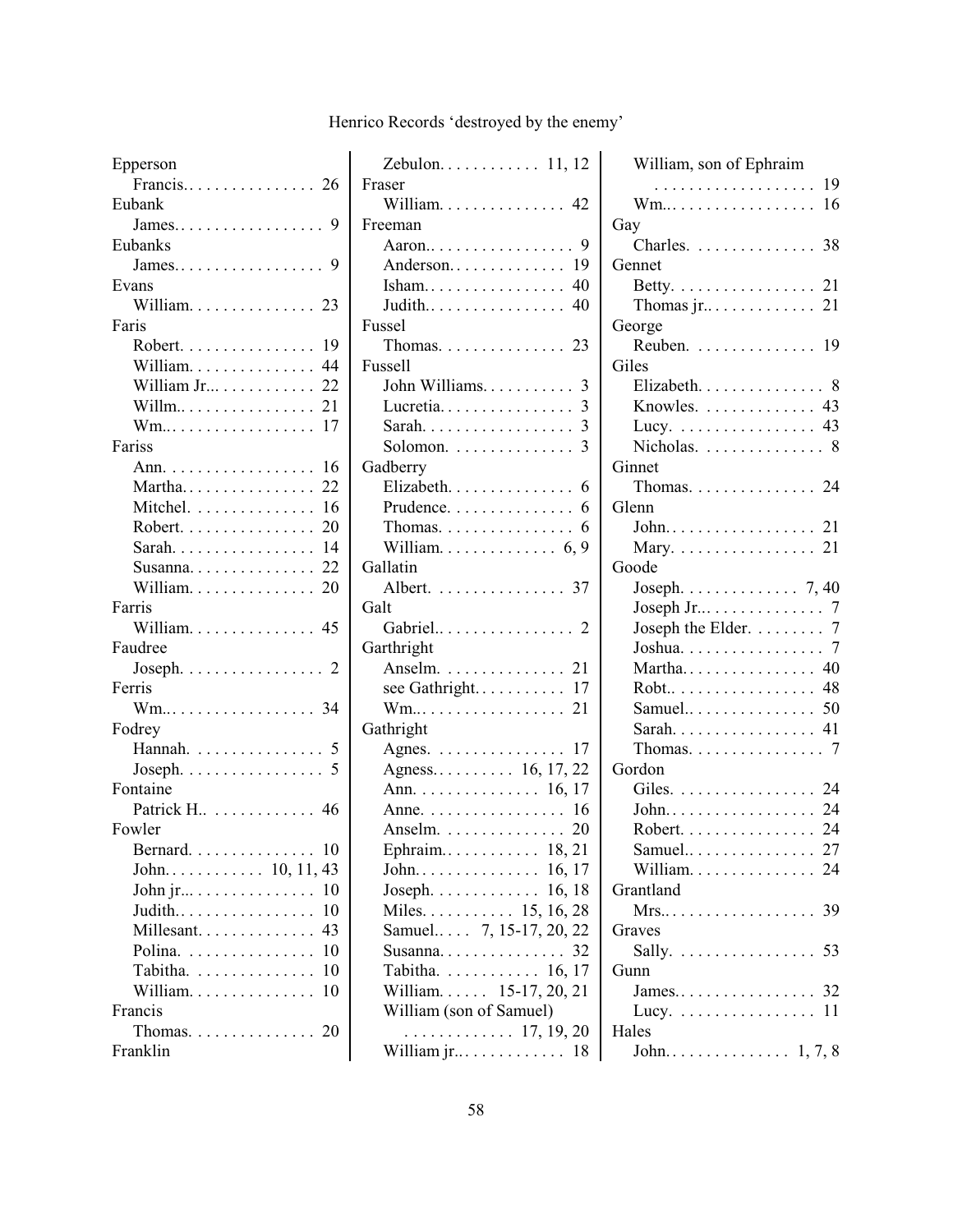| Halloway                                     |
|----------------------------------------------|
|                                              |
| Happer                                       |
| William. 31                                  |
| Harberd                                      |
| William. 46                                  |
| Harbert                                      |
| Matthew. 46                                  |
| Harding                                      |
|                                              |
|                                              |
| Harris                                       |
|                                              |
|                                              |
| Harrison                                     |
| Benja 1                                      |
| Harwood                                      |
|                                              |
| John jr 11, 12                               |
| Thomas. $\ldots$ . $\ldots$ 7, 52            |
| Hatcher                                      |
| Benjamin 26, 31                              |
|                                              |
| Jeremiah.  31                                |
| Henley                                       |
| Hezekiah. $\ldots$ . $\ldots$ 2, 4, 5        |
|                                              |
|                                              |
| Keturah 2                                    |
| Leonard 24                                   |
| $\cdots$ 2<br>Mary.                          |
| Richardson.  32                              |
| Richdson. 33                                 |
| William. $\ldots \ldots \ldots \ldots 2, 25$ |
| Herbert                                      |
| William 48                                   |
| Hill                                         |
| Elizabeth.<br>4                              |
|                                              |
| Hugh. 48                                     |
| James<br>30                                  |
| Hobson                                       |
|                                              |
|                                              |
| Maria 43                                     |
| Matthew.  10, 11                             |
| Matthew Sr 43                                |

| William. 23                              |    |
|------------------------------------------|----|
| Hodges                                   |    |
|                                          |    |
|                                          |    |
| Martha 50, 52, 53                        |    |
| Sarah 52                                 |    |
| Holmes                                   |    |
| Charles. 26                              |    |
| John. 19                                 |    |
| Thomas. $\ldots \ldots \ldots \ldots 31$ |    |
| Holms                                    |    |
| Charles. 31                              |    |
| Thomas. $\ldots \ldots \ldots \ldots 31$ |    |
|                                          |    |
| Homes                                    |    |
| Charles. 31                              |    |
| Hoomes                                   |    |
| John.                                    | 19 |
| Hooper                                   |    |
| Thomas. $\ldots \ldots \ldots \ldots$ 46 |    |
| Hopkins                                  |    |
| . 47<br>Jos                              |    |
| Joseph. $\ldots \ldots \ldots \ldots$ 47 |    |
| Joseph Jr $\dots \dots \dots \dots$ 47   |    |
| Howerton                                 |    |
| John 21                                  |    |
|                                          |    |
| Sarah 21                                 |    |
| Howlet                                   |    |
| Thomas. $\ldots \ldots \ldots \ldots$ 33 |    |
| Hubbard                                  |    |
| Rachel. 6                                |    |
| Hudson                                   |    |
| Charles. 53                              |    |
| Mary. 53                                 |    |
| Hunnicut                                 |    |
| Miriam                                   | 30 |
| Hunt                                     |    |
| $John$<br>$\ddots$ .                     | 27 |
| Hutchason                                |    |
| Matthew.<br>$\ldots$                     | 24 |
| Hutcheson                                |    |
| Matthew.                                 | 24 |
| Hutchison                                |    |
| Matthew.                                 | 24 |

| Hylton                                      |
|---------------------------------------------|
| Daniel L. 33                                |
| Danl. L 19, 45                              |
| James and Robert Donald Co.                 |
| . 45                                        |
| Jefferson                                   |
| Thomas. $\ldots \ldots \ldots \ldots 8, 27$ |
| Jennings                                    |
| William. 9                                  |
| Jerdone                                     |
| Benjamin 20, 39                             |
| Benjamin son of Benjamin                    |
| . 39                                        |
| Elizabeth. 39                               |
| Mary. 39                                    |
|                                             |
|                                             |
| Johnson                                     |
|                                             |
| Benjamin 24, 25                             |
|                                             |
| Michael. $\ldots$ . $\ldots$ . 4, 5         |
| Ursula. 28                                  |
| William. 4                                  |
| Johnson's                                   |
| Michael 4                                   |
| Jolly                                       |
| Thomas. $\ldots \ldots \ldots \ldots 4, 20$ |
| Jones                                       |
| 14<br>Elizabeth.                            |
| George 15                                   |
| 36<br>$John. \ldots \ldots \ldots \ldots$   |
| Jordan                                      |
| Benjamin 21,39                              |
| Benjamin Senior. 21                         |
| Henry 43                                    |
| Margaret. 30                                |
| Mary. 28                                    |
| Robert. 28, 39                              |
| Susanna 39                                  |
| Thomas Pleasants. 39                        |
| Jordone                                     |
| Benjamin 38, 39                             |
| Lydia 38                                    |
| Pleasant Robertson. 39                      |
| Robert. 38                                  |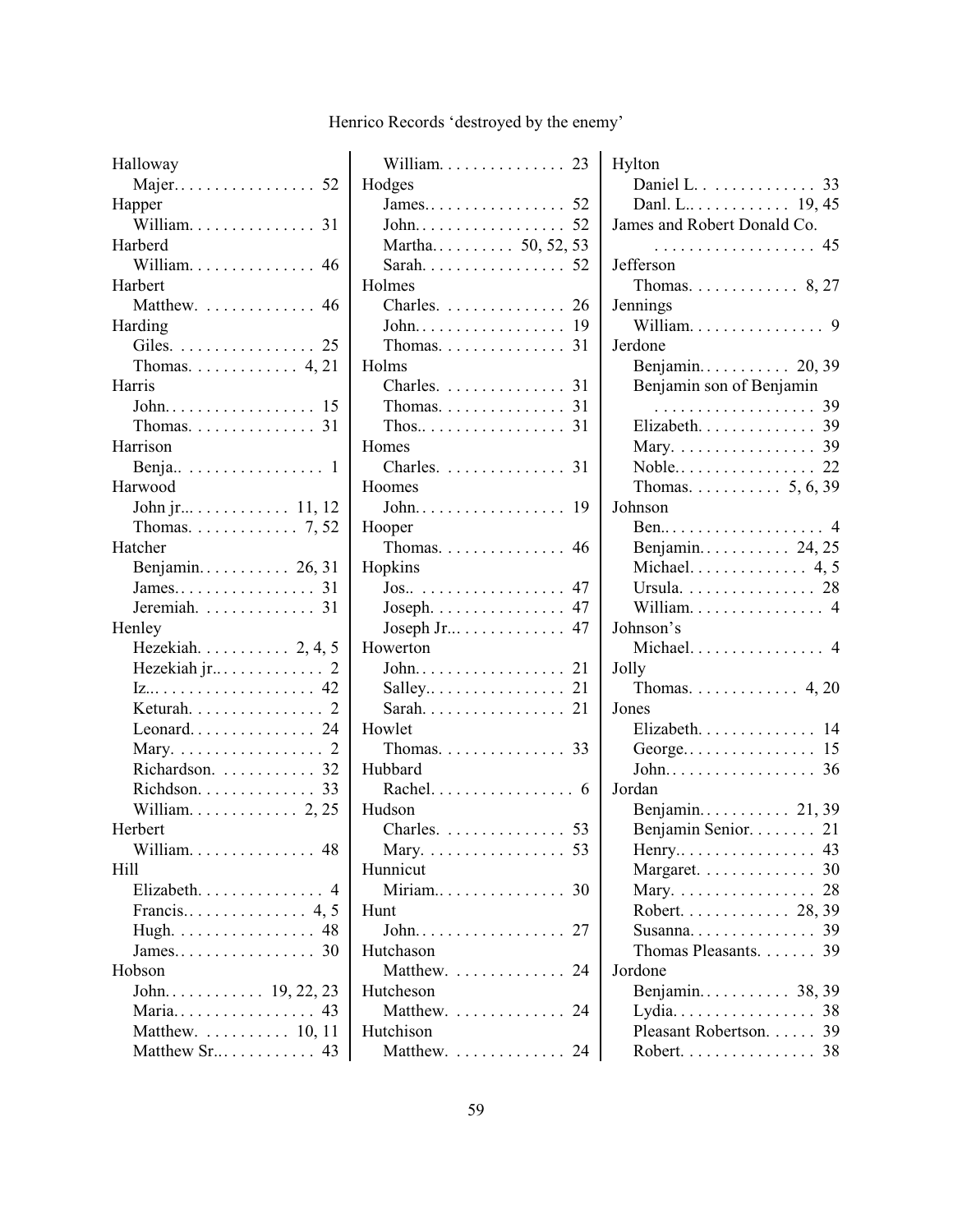| Thomas Pleasants. 39                            |  |
|-------------------------------------------------|--|
| Jurdan                                          |  |
|                                                 |  |
| Kearnes                                         |  |
| John 43                                         |  |
| Keiningham                                      |  |
| William 15                                      |  |
| King                                            |  |
| Martha 52, 53                                   |  |
| William. $\ldots \ldots \ldots 52, 53$          |  |
| Knib                                            |  |
|                                                 |  |
| Knibb                                           |  |
|                                                 |  |
|                                                 |  |
| Samuel 31                                       |  |
| Solomon. $\ldots \ldots \ldots \ldots$ 31       |  |
| Thomas. $\ldots \ldots \ldots \ldots 31$        |  |
| Lacey                                           |  |
| Elliott 2                                       |  |
| Ladd                                            |  |
|                                                 |  |
| Lambert                                         |  |
|                                                 |  |
| Lancaster                                       |  |
| Mary. 53                                        |  |
|                                                 |  |
|                                                 |  |
| William Allen. 21, 46                           |  |
| Langford                                        |  |
| Agnes. $\dots \dots \dots \dots \dots \dots$ 14 |  |
| Langley                                         |  |
| Ann. 35                                         |  |
| Elizabeth. 27, 35, 36                           |  |
| Margaret. 35                                    |  |
| Mary. 35                                        |  |
| Robert. 27, 30, 36                              |  |
| Laughlin                                        |  |
| Thomas.<br>45                                   |  |
| Lawless                                         |  |
| William.<br>25                                  |  |
| Lennard                                         |  |
| Benjamin<br>53                                  |  |
| Catherine<br>53                                 |  |
| John 52, 53                                     |  |
| Martha 53                                       |  |
| Mary. 53<br>53<br>Price.                        |  |

| Samuel 53                                            |
|------------------------------------------------------|
| Sarah 53                                             |
| Thomas. $\ldots \ldots \ldots \ldots 53$             |
| Leonard                                              |
|                                                      |
| Mary. 50, 53                                         |
| Lewis                                                |
| Charles.  48                                         |
|                                                      |
| Jesse. $\dots \dots \dots \dots \dots \dots$ 45      |
|                                                      |
| Jessy. 45<br>Joseph. 7, 37, 43, 45                   |
|                                                      |
| Mary. 11, 45                                         |
| Nathaniel 45                                         |
| Pleasant 45                                          |
| Robert. 45, 53                                       |
| Sarah 53                                             |
| Thomas. $\ldots \ldots \ldots 24, 45$                |
| William 7, 12, 45                                    |
| Liggon                                               |
| $John$<br>38                                         |
| Ruth 38                                              |
| Lindsey's                                            |
| Jame. $\dots \dots \dots \dots \dots \dots \dots$ 16 |
| Lipscombe                                            |
| Ambrose. 39                                          |
| Logan                                                |
| Charles. 23, 31                                      |
| Long                                                 |
| Alexander. 42                                        |
| Lucas                                                |
| William Morris.<br>9                                 |
| Lyons                                                |
| 14<br>Peter.<br>$\ldots$                             |
| Maddox                                               |
| John W<br>-17<br>$\cdots$                            |
| Mary. $\dots \dots \dots \dots \dots \dots$<br>3     |
| Robert.                                              |
| Madox                                                |
|                                                      |
| Mary.<br>$Robert. \ldots \ldots \ldots \ldots$       |
| Man                                                  |
| Martha 45                                            |
|                                                      |
| Manford                                              |

| William Green 1                          |
|------------------------------------------|
| Mann                                     |
| Martha 45                                |
| William. 45                              |
| Marks                                    |
| Ann. 33                                  |
| 33<br>John.                              |
| Marrin                                   |
| Mary. 48                                 |
| Martain                                  |
| Martain. 20                              |
| Martin                                   |
| 20<br>Daniel.                            |
| 52<br>John.                              |
| 52<br>Martha                             |
| 18<br>Martin.                            |
| 20<br>Mary.                              |
| Massie                                   |
| Gid 16                                   |
| Matthews                                 |
|                                          |
| Thomas. $\ldots \ldots \ldots \ldots 23$ |
| Mattox                                   |
| John. 32                                 |
| Maynard                                  |
| .<br>Nath 1                              |
| Mayo                                     |
| William 48                               |
| McDonald                                 |
|                                          |
| McGehee                                  |
|                                          |
|                                          |
| Sarah 22                                 |
| McKeand                                  |
| John 47                                  |
| Merrit                                   |
| Thomas. 10, 11                           |
| Miller                                   |
| Dabney. 6, 7, 46, 48                     |
| Mitchell                                 |
| Robert. 43                               |
| Morris                                   |
| William.<br>9                            |
| William decd<br>9                        |
| Murray                                   |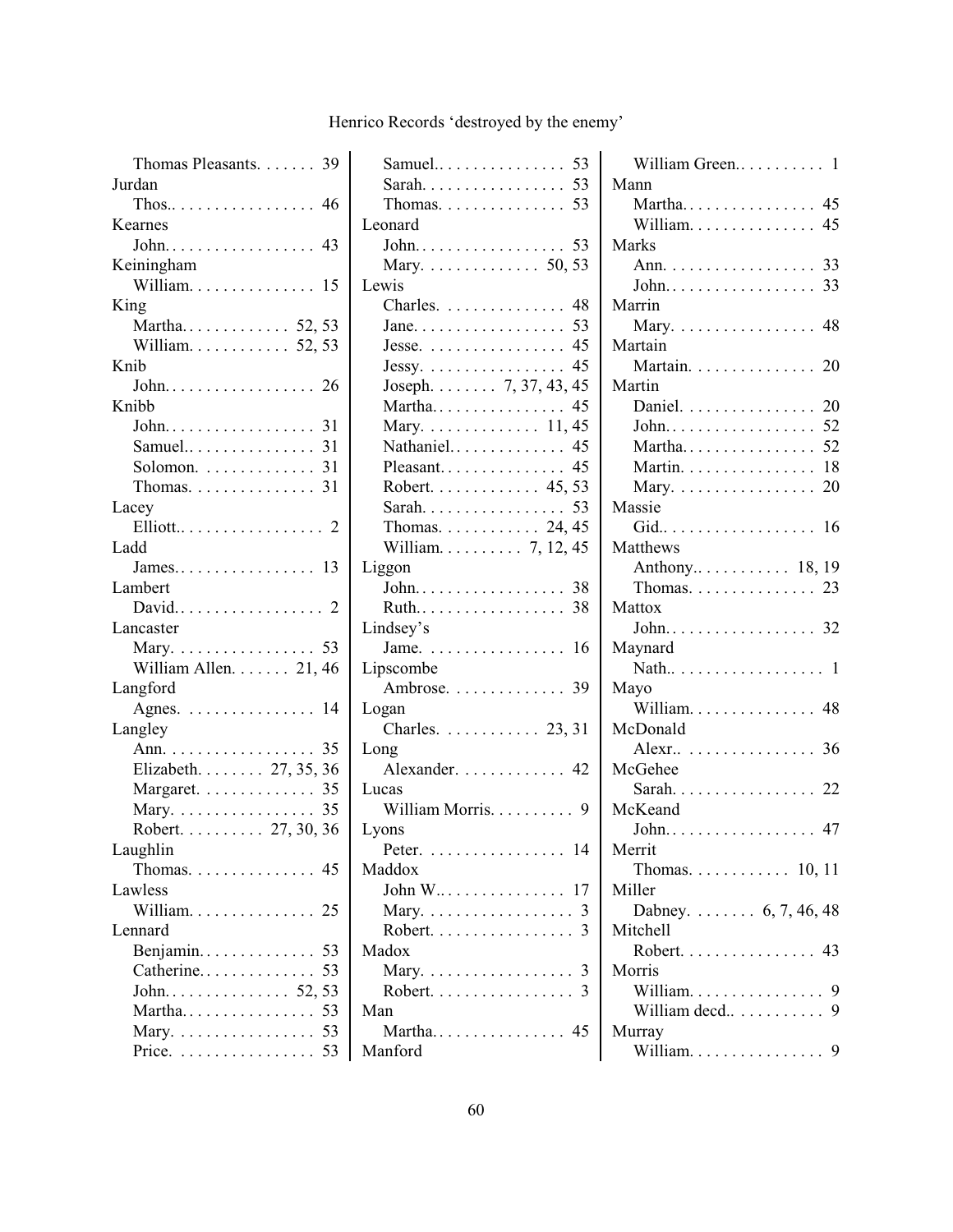| Netherland                                                                                             |
|--------------------------------------------------------------------------------------------------------|
| Mary. 35                                                                                               |
|                                                                                                        |
| North                                                                                                  |
| Thomas. 48                                                                                             |
| Owen                                                                                                   |
|                                                                                                        |
| Hobson. 10, 11                                                                                         |
| Mary. $\ldots \ldots \ldots \ldots \ldots 10$                                                          |
|                                                                                                        |
| Thomas. $\ldots \ldots \ldots \ldots 11$                                                               |
| Parker                                                                                                 |
|                                                                                                        |
| Joseph. $\ldots \ldots \ldots \ldots$ 40                                                               |
|                                                                                                        |
| William. 43                                                                                            |
| Parsons                                                                                                |
| Sam 11                                                                                                 |
| Saml 41                                                                                                |
| Samuel 14, 34, 41                                                                                      |
| Patterson                                                                                              |
| David 32                                                                                               |
| Pauley                                                                                                 |
|                                                                                                        |
| Perkins                                                                                                |
| Richard. 26, 30, 31                                                                                    |
| Richd 30                                                                                               |
| Pettus                                                                                                 |
| Dabney. $\ldots \ldots \ldots \ldots 8$                                                                |
| Pettypool                                                                                              |
| Colwell. 48                                                                                            |
| Mary. 48                                                                                               |
| Philips.<br>. 27                                                                                       |
| Pimble                                                                                                 |
| $\cdot$ 9<br>$John. \ldots \ldots \ldots$                                                              |
| Places                                                                                                 |
| 51                                                                                                     |
| $Bloomingdale. \ldots \ldots \ldots$<br>9                                                              |
| .15                                                                                                    |
| 42                                                                                                     |
| 52                                                                                                     |
| 45                                                                                                     |
| Chatsworth.                                                                                            |
| Cockermouth 48                                                                                         |
| Ginger Bread 39                                                                                        |
| Beverley Town.<br>Bottom's Bridge.<br>Branche's ferry<br>Byrd's Warehouse<br>Byrd's Warehouses<br>. 48 |

| Gravelly Hill. 32                         |
|-------------------------------------------|
| Hamblets 39                               |
| Hellgarden 3                              |
| Leeds, England. 14                        |
| Manchester. 45                            |
|                                           |
| Pequonoka 34                              |
| Pettus's. 8                               |
| Philadelphia 27, 30, 35                   |
| Picquenocque. 34                          |
| Picquinoque 33                            |
| Richmond. 2, 8, 13, 32, 36,               |
| 37, 40, 41, 43, 45, 46, 48,               |
| 51-53                                     |
| Richmond Town. 32                         |
| Saunder's Island. 19                      |
| Shockoe Hill. 52, 53                      |
|                                           |
| St. John's Cemetery.  37                  |
| St. Paul's Parish. 39                     |
| Streets. 38                               |
| the race field. $\ldots \ldots \ldots$ 32 |
| town of Beverley 52                       |
| Tree Hill. 48                             |
| Westham 52, 53                            |
| Whitlock's Tavern.  15                    |
| Windsor Forest. 48                        |
| Pleasants                                 |
|                                           |
| Ann. 30<br>Archibald. 33, 34, 38          |
|                                           |
|                                           |
|                                           |
|                                           |
| Jane. 26, 28, 35                          |
| John $1, 4, 11, 14, 19, 23,$              |
| 25, 28, 30, 31, 33, 34, 36,               |
| 38, 40, 41, 46                            |
| John jr $\dots$ 10, 11, 19, 39            |
| John Scott. $\ldots \ldots \ldots 40, 41$ |
| John sr. $\dots$ $15, 25, 34$             |
| Jonathan. . 25-28, 30, 31, 33,            |
| 34, 36                                    |
| Joseph. . 7, 13, 14, 25, 33-35,           |
| 41, 45                                    |
|                                           |

| Lydia 21, 39                      |    |
|-----------------------------------|----|
| Margaret. 28                      |    |
| Martha 12,45                      |    |
| Mary. . 27, 28, 30, 31, 35, 36    |    |
|                                   |    |
| Matt 15<br>Matthew. 33, 34        |    |
| Philip 40                         |    |
| Ro. Jr 30                         |    |
| Robert. . 3, 13, 20, 23, 26, 28,  |    |
| 30, 31, 33, 35, 36                |    |
| Robert Cary 31                    |    |
| Robert Jr 29                      |    |
| Robt 46                           |    |
| Robt. Jr 30                       |    |
| Samuel 26-31, 35                  |    |
| Samuel son of John 35             |    |
| Sarah 34, 40, 41                  |    |
|                                   |    |
|                                   |    |
| Thomas. 21, 26-30, 36, 39,        |    |
|                                   | 41 |
|                                   |    |
| Thomas of Goochland 36            |    |
| Thomas Sr. $\dots \dots \dots$ 29 |    |
| Thomas Uxum 41                    |    |
|                                   |    |
| Ursula. 33                        |    |
| Povall                            |    |
| Robin 20                          |    |
| Powel                             |    |
| John. 45                          |    |
| Powell                            |    |
|                                   |    |
| Powers                            |    |
| Thomas. 39                        |    |
| Price                             |    |
| Abraham. 52<br>Ann. 52, 53        |    |
|                                   |    |
| Barret 51<br>Barrett. 52, 53      |    |
|                                   |    |
|                                   |    |
|                                   |    |
| $\therefore$ 37<br>Charles.       |    |
| Daniel. 12, 37, 51-53             |    |
| Daniel Jr 37                      |    |
| Elisha 51, 53                     |    |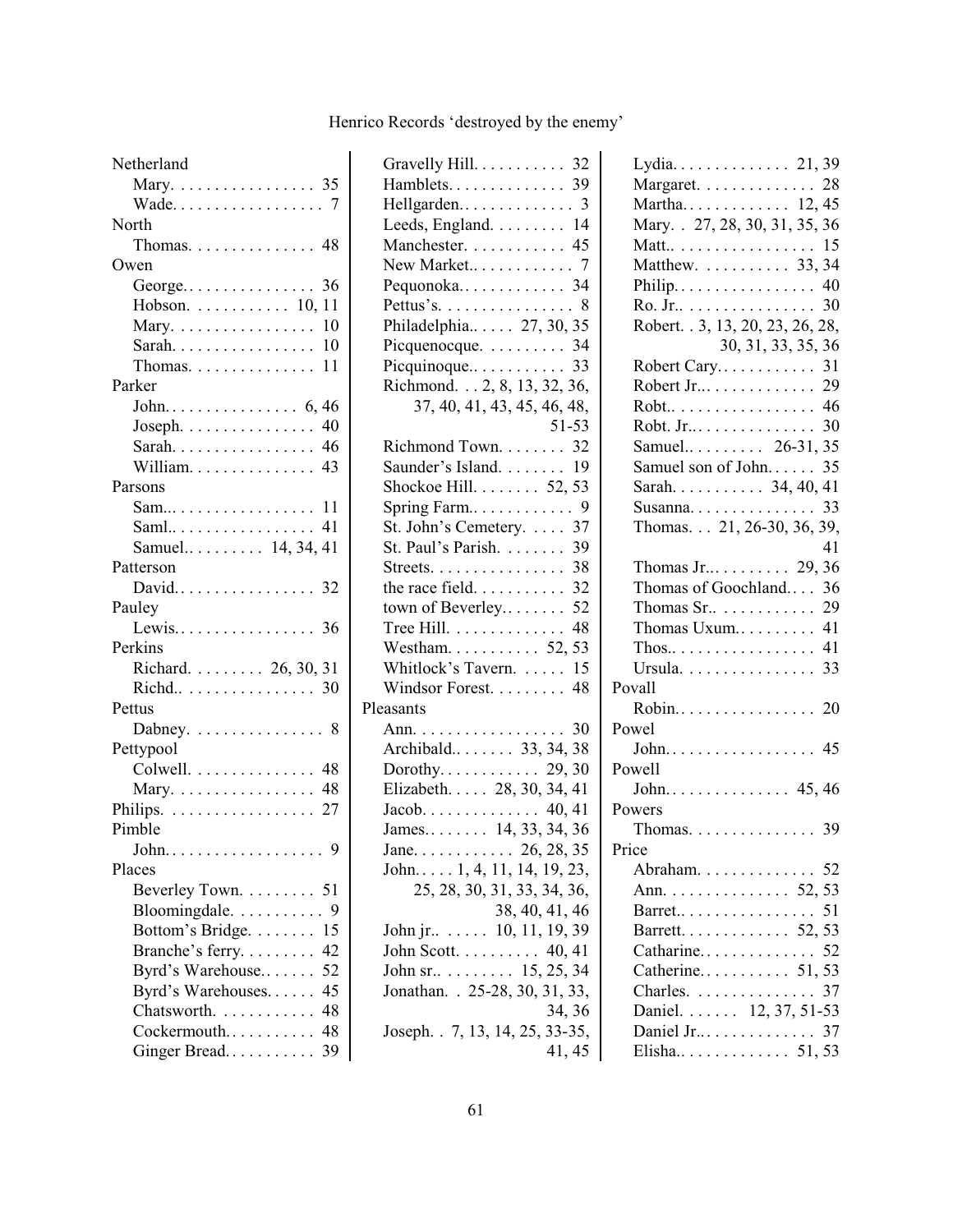| Elizabeth. $\ldots$ 37, 52, 53                       |
|------------------------------------------------------|
| Henrietta. 37                                        |
| James $12, 18, 50-53$                                |
|                                                      |
|                                                      |
| John Fleming 52                                      |
| John Jr 52                                           |
| John W 52                                            |
| John White. 52                                       |
| Joseph. $\ldots \ldots \ldots \ldots 37$             |
| Judith 53                                            |
| Katherine 53                                         |
| Lewis 52                                             |
| Lucinda. 37                                          |
| Lucy. 37                                             |
| Major William 53                                     |
|                                                      |
|                                                      |
| Mary Barrett. 52                                     |
| Patsey. $\dots \dots \dots \dots \dots$ 53           |
| Peter. 52                                            |
| Robert. 37                                           |
| Sally.<br>53                                         |
| Samuel 12, 33, 50-52                                 |
| Sarah 51-53                                          |
| Susan 52                                             |
| Susanna $18, 52$                                     |
| Susanna Williamson. 52                               |
|                                                      |
| Theodocia 52                                         |
| William. 10, 13, 50-53                               |
| Primble                                              |
|                                                      |
| Prosser                                              |
| $\text{The}\dots\dots\dots\dots\dots$<br>$\ldots$ 41 |
| Thomas. $\dots$ 1, 10, 11, 14, 24,                   |
| 32, 37, 39, 40, 43, 45-48                            |
|                                                      |
| Randolph                                             |
| Edmund<br>. 8                                        |
| Peter. 48                                            |
| Richard<br>48                                        |
| Thomas M $\dots \dots 24, 46$                        |
| William. 48                                          |
| William B 49                                         |

| Reaves                                        |
|-----------------------------------------------|
| $Elizabeth. \ldots \ldots \ldots \ldots$<br>6 |
| Redford                                       |
| Ann. 52                                       |
| Francis 40                                    |
|                                               |
|                                               |
|                                               |
| John Jr. $\dots \dots \dots \dots \dots$ 40   |
|                                               |
| Milner. $\dots \dots \dots \dots$ 36, 42      |
| 53<br>Richard.                                |
| 52<br>$Robert. \ldots \ldots \ldots \ldots$   |
| Sarah 53                                      |
| William C 40                                  |
| William Cocke. 40, 42                         |
| William son of John. 40                       |
| Wm. Cocke. 42                                 |
| Reynolds                                      |
| William. $\ldots \ldots \ldots \ldots$ 7, 20  |
| Rice                                          |
| Nicholas. $\ldots$ . 24                       |
| Richardson 50                                 |
| Samuel 47                                     |
| <b>Ricks</b>                                  |
| Nicholas. 24                                  |
| Riddock                                       |
| Colin. 39                                     |
| Rind                                          |
|                                               |
| Roads                                         |
| Kingsland Road 42                             |
| road from Branches Ferry                      |
| 42<br>.                                       |
| road from Branche's ferry                     |
| 42                                            |
| road from Gilleys Creek to                    |
| Richmond<br>33                                |
| Roads & Streets                               |
| 18th and 19th streets                         |
| Cary Street.<br>$\ldots$                      |
| from Bottom's Bridge to                       |
| Woodson's Ferry.                              |
| Main Street. 2, 13                            |
| Pouncy's Tract.                               |
| Roan                                          |
|                                               |

| Will. 52, 53                                     |
|--------------------------------------------------|
| Robertson                                        |
| Christopher. 23                                  |
| Elizabeth. 23                                    |
| George 23, 32                                    |
| Joel. 23                                         |
| Keziah 23                                        |
| Milly. $\ldots \ldots \ldots \ldots \ldots 23$   |
| Susanna 23                                       |
| William 23                                       |
| Rockett 10                                       |
| Rogers                                           |
| Elizabeth. 3                                     |
| Thomas. 3, 32                                    |
| Rowen                                            |
| Will. 52                                         |
| Rowland                                          |
| Zachariah 11, 32                                 |
| Royster                                          |
|                                                  |
| Betty. $\ldots \ldots \ldots \ldots \ldots$ 7, 8 |
| David 8                                          |
| Elizabeth. $\ldots$ . $\ldots$ . $8,46$          |
|                                                  |
|                                                  |
| Littleberry 8                                    |
| Nathaniel 8                                      |
| William. 8                                       |
| <b>Russell</b>                                   |
| Hannah. 14                                       |
| John 14                                          |
| Scott                                            |
| Elizabeth. 41                                    |
| Exum 41                                          |
| John 27                                          |
| Mourning 41                                      |
| Scruggs                                          |
|                                                  |
| John 46, 47                                      |
| Seabrooke                                        |
| 43<br>John.                                      |
| 43<br>Mary.                                      |
| Nicholas. 43                                     |
| Nicholas Brown.  43                              |
| Polly. 43                                        |
|                                                  |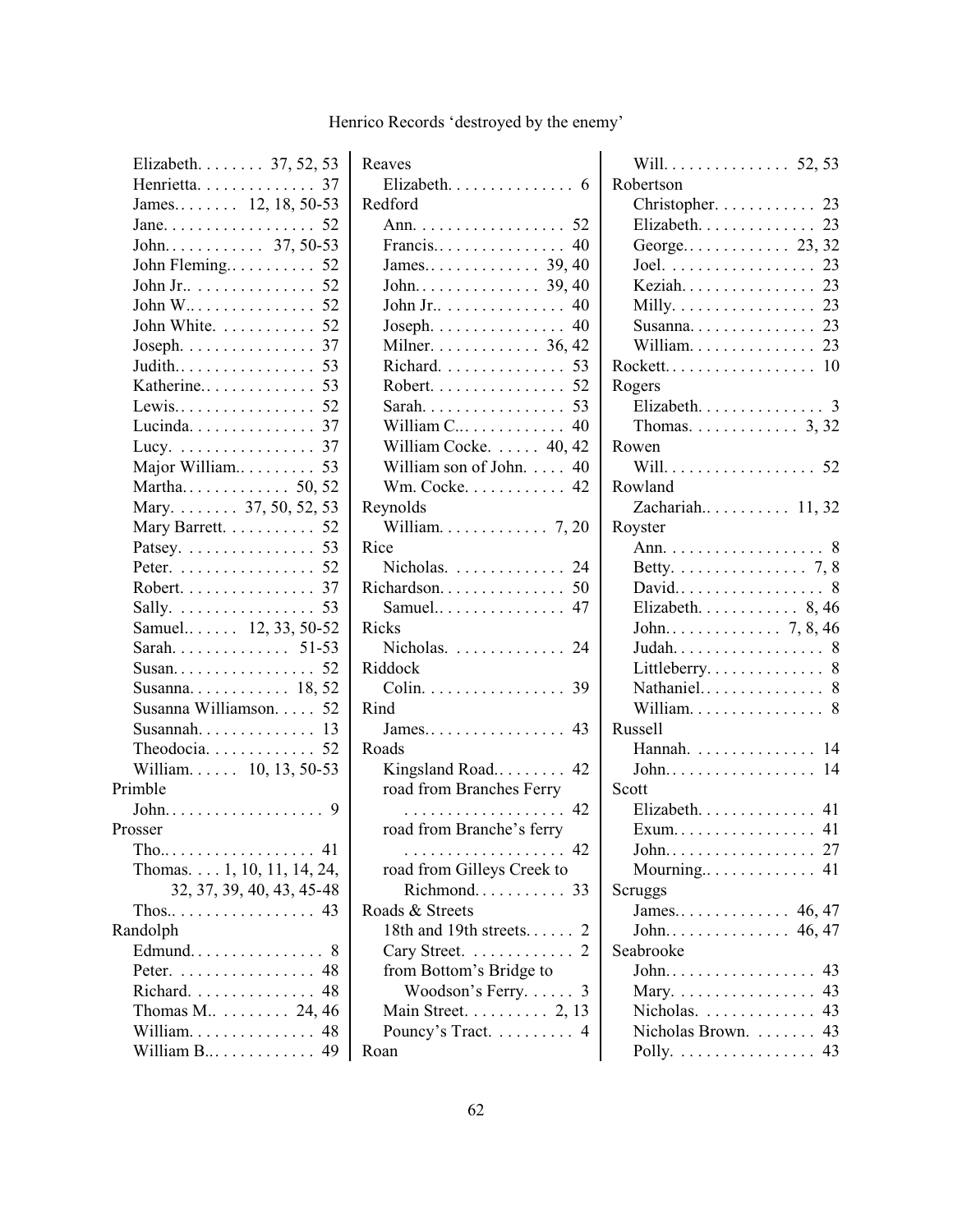| Seaton                                         |
|------------------------------------------------|
|                                                |
| Seger                                          |
|                                                |
| Oliver. $\ldots \ldots \ldots \ldots 24$       |
| Selden                                         |
| Miles. 32, 36, 37, 48                          |
| Miles jr $\ldots$ 1, 2, 37, 39, 50             |
| Shackleton                                     |
|                                                |
| Shaperson                                      |
| Wm 11                                          |
| Sharp                                          |
| Abraham. 36                                    |
| Elizabeth. 46                                  |
| Isaac. $\ldots \ldots \ldots \ldots \ldots 36$ |
|                                                |
|                                                |
| Landedon $15$                                  |
| Langston. $\dots \dots \dots \dots \dots$ 15   |
| Robert. 15, 26, 30, 31                         |
| William. 15, 26, 31                            |
| Sharpe                                         |
|                                                |
| Elizabeth. 14, 38                              |
| Isaac. $\ldots \ldots \ldots \ldots 14, 38$    |
|                                                |
| Julius. 14, 38                                 |
|                                                |
| Langston. $\dots \dots \dots \dots \dots$ 14   |
| Nancy. 14, 38<br>Robert. 14, 38                |
| Robert sr 14                                   |
| Robert [jr.] $\dots \dots \dots \dots$ 14      |
| Sarah. 38                                      |
| 38<br>Susannah.                                |
| Ursley. $\dots \dots \dots \dots \dots$ 38     |
|                                                |
| Ursula. 14<br>William 14, 37, 38               |
| Sheppard                                       |
| Samuel 46                                      |
| <b>Slaves</b>                                  |
| Adam 8,32                                      |
|                                                |
| Agge. 40<br>Aggy. 17, 25, 34, 44, 50           |

| Anaca. $\ldots \ldots \ldots \ldots \ldots 10$                |
|---------------------------------------------------------------|
| Annis 10                                                      |
| Barsheba. 8                                                   |
| Beck. 16, 34                                                  |
| Ben. 16, 34                                                   |
| Ben son of Phillis. 34                                        |
| Bess. $\ldots$ $\ldots$ $\ldots$ $\ldots$ $\ldots$ 31, 34     |
|                                                               |
|                                                               |
|                                                               |
| Biddy wife of Sharper 35                                      |
|                                                               |
| black George 44                                               |
| Bob. 2, 22                                                    |
| Bobb. 16                                                      |
| Caesar. 8, 33                                                 |
| 34<br>Cain.                                                   |
| Carpenter Will<br>25                                          |
| Charles. 8, 17, 50,<br>51                                     |
| Charles White<br>25                                           |
| China<br>34                                                   |
| 39<br>Chloe                                                   |
| 29<br>$Ciss.$                                                 |
| 17<br>$C$ loe                                                 |
| Cuffy<br>26                                                   |
| 13<br>Cyrus                                                   |
| 51<br>Darcas.                                                 |
| 50<br>David                                                   |
| 34<br>Davy. $\dots \dots \dots \dots \dots$                   |
| Delsy Daughter of Charles                                     |
| 35<br>.                                                       |
| Dick 10, 13, 16, 22, 34                                       |
| 10<br>Dilcy.                                                  |
| $Diver. \ldots \ldots \ldots \ldots$<br>16                    |
| 17<br>$Dactor$                                                |
| 50<br>Doll.                                                   |
| Dover $\ldots$<br>34                                          |
| 53<br>Easter<br>$\ldots$ .<br>$\ddot{\phantom{a}}$            |
| $Effe.$<br>16<br>$\ddot{\phantom{a}}$<br>$\ddot{\phantom{a}}$ |
| Emmanuel<br>34<br>$\cdots$                                    |
| 51                                                            |
| Esther.<br>Fanny 22,<br>25                                    |
| Febe<br>39                                                    |
| $\cdots$ 17, 21, 39<br>Frank                                  |
|                                                               |
| Gabe. 16, 26                                                  |

| George                                        | 50 |
|-----------------------------------------------|----|
| Godfrey                                       | 51 |
| Grace                                         | 33 |
| Great Joe.                                    | 18 |
| Hagar                                         | 39 |
| Hampton, son of Fanny                         | 28 |
| Hannah.  10, 16, 22,                          | 42 |
| Hannah dau of Doll                            | 35 |
| Harry.                                        | 16 |
| Isaac.                                        | 34 |
| Jack 14-16, 51                                |    |
| Jack White                                    | 25 |
| Jacob. $\ldots$ . $\ldots$ 8, 17, 34          |    |
| Jacob son of Biddy. 34                        |    |
| Jame. $\ldots \ldots \ldots \ldots \ldots 17$ |    |
|                                               |    |
|                                               |    |
| Jeffrey 16, 33<br>Jenny 10, 17, 28, 34, 42    |    |
| Jenny daughter of Charles                     |    |
| . 35                                          |    |
|                                               |    |
| Jinny. $\ldots \ldots \ldots \ldots 17, 40$   |    |
| Joe 18, 21, 34, 38, 39                        |    |
| Joe Cooper. $\ldots \ldots \ldots 25$         |    |
| Jonathan. 34                                  |    |
|                                               |    |
|                                               |    |
| Julius.                                       | 34 |
|                                               | 34 |
|                                               |    |
| Lewis son of Aggy.                            | 44 |
| little Dick. 33                               |    |
| little Joe 18                                 |    |
|                                               |    |
|                                               |    |
|                                               |    |
|                                               |    |
| Mark. 16                                      |    |
| Mary. 22                                      |    |
| Milley's 2 children 34                        |    |
| Milly. $\dots \dots \dots \dots \dots 16, 42$ |    |
|                                               |    |
| Moll, dau of Fanny. 28                        |    |
| Moses. 34, 38, 51                             |    |
| Nan. 38, 42, 51                               |    |
|                                               |    |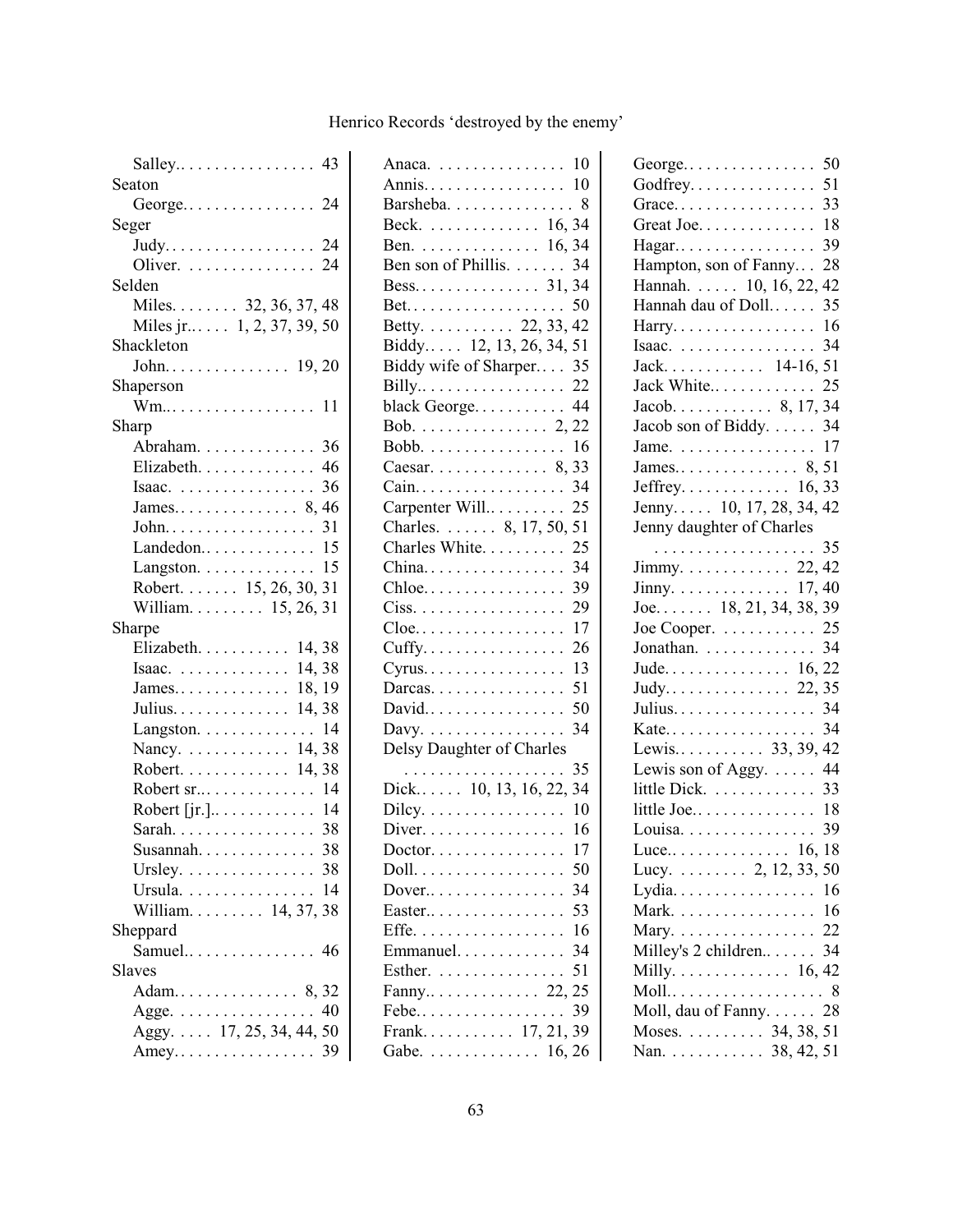| Nancy. 34                               |
|-----------------------------------------|
| Nancy daughter of Philis                |
| . 34                                    |
| Nat<br>16                               |
| 51                                      |
| Ned Gray<br>35                          |
| Ned son of Tabb.<br>35                  |
| Ned, son of Fanny<br>28                 |
| 42<br>Neelly. $\dots \dots \dots \dots$ |
| Nell.<br>33                             |
| 12<br>Nelly.                            |
| Nick son of Tabb<br>35                  |
| 25<br>old Caesar.                       |
| 25<br>old Nat                           |
| 51<br>old Pompey.                       |
| 25<br>old Robin                         |
| 25<br>old Sukey                         |
| 40<br>Oliver.                           |
|                                         |
| Patrick 10                              |
| Patt. 16                                |
| Patt's four Children<br>26              |
| Pender<br>28                            |
| Peter. 8, 16, 34                        |
| Peter son of Doll.<br>35                |
| Phil. 10, 26                            |
| Phillis. 2, 17, 34                      |
| Phillis dau of Doll 35                  |
| Phillis the wife of Caesar              |
| 35<br>.                                 |
| Pompey. 16                              |
| Prince. 33                              |
| 51<br>Qwomney.                          |
| Rachel. 18, 42, 50                      |
| Rachel & child. 26                      |
|                                         |
| Rose<br>17                              |
| Sal the Daughter of Charles             |
| . 35                                    |
| Sall. 22                                |
|                                         |
|                                         |
| 42                                      |
|                                         |
| Sampson. 34, 38                         |

| Sharper. $\ldots \ldots \ldots 26, 35$                 |
|--------------------------------------------------------|
|                                                        |
| Siller. $\dots \dots \dots \dots \dots \dots \dots$ 16 |
| Silvia 42                                              |
| Silvy. $\ldots \ldots \ldots \ldots 10, 38$            |
| Silvy dau of Betty. $\ldots$ 33                        |
| Spurlock. $\dots \dots \dots \dots$ 34                 |
| Squire. $\ldots \ldots \ldots \ldots$ . 42             |
| Stephen. 16, 35, 40                                    |
| Suckey the Daughter of Moll                            |
|                                                        |
| Sue 8, 16, 18                                          |
| Sukey, dau of Fanny. 28                                |
| Sylvia. $\ldots \ldots \ldots \ldots 53$               |
| Syphax, child of Tabb 28                               |
| Tabb. 28                                               |
| Tabb's 5 children 34                                   |
| Tamar. $\dots \dots \dots \dots \dots \dots 16$        |
| Tamor. $\dots \dots \dots \dots \dots \dots$ 16        |
| Toles. $\dots \dots \dots \dots \dots \dots$ 13        |
|                                                        |
| Ursula. 50                                             |
| 33<br>Wall                                             |
| Will. 8, 10, 16, 18, 22, 42                            |
| 39<br>William.                                         |
| -18<br>Wilsher.                                        |
| Wilshire 53                                            |
| Wiltsher 51                                            |
| York.<br>16                                            |
| York the son of York. 16                               |
| Young Charles White. 25                                |
| Young Sam. $\ldots \ldots \ldots 22$                   |
| Smith                                                  |
| 24<br>Jesse                                            |
| $Obadiah. \ldots \ldots \ldots \ldots$<br>34           |
| Robert.<br>31                                          |
| 31<br>$Thomas. \ldots \ldots \ldots \ldots$            |
| Sneed                                                  |
| Catharine 14                                           |
| Southall                                               |
| Martha<br>11                                           |
| Turner. . 1, 2, 4, 6, 10, 20, 24,                      |
| 32, 33, 39-41, 45-48, 50                               |
| Spear                                                  |
|                                                        |

| Robert. 15, 17, 18                       |  |
|------------------------------------------|--|
| Spencer                                  |  |
| Patrick 14                               |  |
| Stabler                                  |  |
| Edward. 14                               |  |
| <b>Stagg</b>                             |  |
|                                          |  |
| <b>Staples</b>                           |  |
|                                          |  |
| Starke                                   |  |
| John 51-53                               |  |
| Martha 52                                |  |
| Mary. 52                                 |  |
| Thomas. 52-54                            |  |
| Staton                                   |  |
|                                          |  |
| Stegar                                   |  |
|                                          |  |
| Hans. 2                                  |  |
| Thomas. 2                                |  |
| Steger                                   |  |
| Sally. 43                                |  |
| Thomas. $\ldots \ldots \ldots \ldots$ 43 |  |
| Stone                                    |  |
| Anderson 45                              |  |
| Caleb. 7, 44                             |  |
| Daniel. 43, 44                           |  |
| Elijah 44                                |  |
| Elizabeth. 23, 44                        |  |
| Hezekiah. 44                             |  |
| Lucy. 44                                 |  |
| Marbel 44, 45                            |  |
| Martha 44                                |  |
| Nancy. 44                                |  |
| Osborn 43                                |  |
| Osborne 44                               |  |
| Prudentia 44                             |  |
| Thomas. 43-45                            |  |
| William 43-45                            |  |
| <b>Storrs</b>                            |  |
| Gervas.<br>14                            |  |
| 13<br>Gervis.                            |  |
| 13<br>Hannah.                            |  |
| Joshua $13, 14$                          |  |
| Mary. 14                                 |  |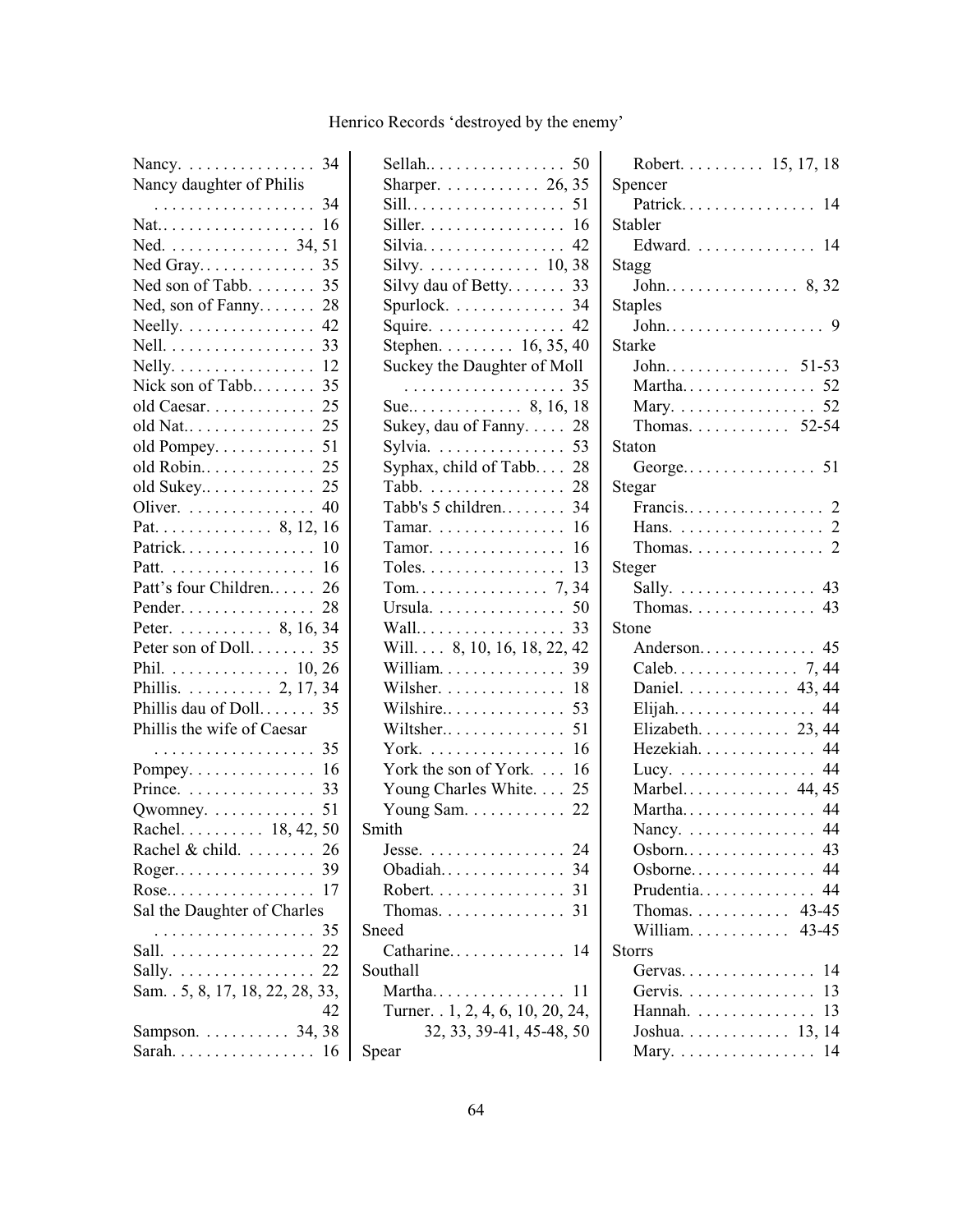| Susanna 13-15, 34, 38                            |
|--------------------------------------------------|
| Strathan                                         |
| Peter. 30                                        |
| Street                                           |
|                                                  |
| Jane. $\dots \dots \dots \dots \dots \dots$<br>6 |
| 6                                                |
| Richard.<br>6                                    |
|                                                  |
| Swick                                            |
|                                                  |
| Sydnor                                           |
| Elizabeth. 33                                    |
| Fortunatus. 32, 33                               |
| Fortuns 11                                       |
| Mary Barrett Price 52                            |
| Robert. 32, 33                                   |
| William. 33                                      |
| William Garland. 32                              |
| Tatum                                            |
| Theophilus 48                                    |
| Taylor                                           |
| Frances. 44                                      |
| Will. 23                                         |
| William.<br>23                                   |
| Thomas                                           |
| Betsy. 21                                        |
| Charles. 21                                      |
| Christopher John<br>21                           |
|                                                  |
| John. 21                                         |
| 21<br>Mary.                                      |
| Thomson                                          |
| Samuel<br>11                                     |
| Thornton                                         |
| Sterling. $\dots \dots \dots$ 41, 42             |
| Thorp                                            |
| Thomas.<br>9                                     |
| Throgmorton                                      |
| Ann.<br>40                                       |
| Elijah<br>49                                     |
| Josiah<br>40                                     |
| Lewis<br>49                                      |
| Perrin<br>40                                     |
| 14<br>Susanna                                    |
|                                                  |

| William $\dots\dots\dots\dots$ 40                 |
|---------------------------------------------------|
| Thurman                                           |
|                                                   |
| Pleasant 40                                       |
| Richard. 46                                       |
| Trabue                                            |
| 18<br>Elizabeth.                                  |
| 18<br>$Jacob. \ldots \ldots \ldots \ldots \ldots$ |
| 17<br>John.                                       |
| Thomas Elmore<br>18                               |
| Trent                                             |
| Peterfield 24                                     |
| Trotter                                           |
| Ann. 36                                           |
| Trueheart                                         |
| Daniel. 46                                        |
| Trueman                                           |
| Agness 22                                         |
| Ann. 22                                           |
| Elizabeth.<br>22                                  |
|                                                   |
| Joseph. 21, 22, 32                                |
|                                                   |
| Martha 22<br>Mary. 21, 22                         |
|                                                   |
| Rebecca 22                                        |
| Richard. 21, 22                                   |
| Richard Jr 22                                     |
| William 22                                        |
| Truman                                            |
| John 22                                           |
| Richard Jr 22                                     |
| Tscheffely                                        |
| Doctr 47                                          |
| Samuel.<br>47                                     |
| Tucker                                            |
| Jane (Larcomb)<br>30                              |
| Turpin                                            |
| John<br>$\ldots 39, 40$<br>$\ldots \ldots \ldots$ |
| Luzby. $\dots \dots \dots$<br>40                  |
| Luzby Jr<br>43                                    |
| Martha<br>43                                      |
| Michael<br>40                                     |
| 40<br>Sarah.                                      |
| Vandewall                                         |
| 11                                                |
|                                                   |

| $\mathfrak z$            | Anne. 12                                    |
|--------------------------|---------------------------------------------|
|                          | Daniel. 11                                  |
| 5                        |                                             |
| $\mathbf{)}$             |                                             |
| 5                        | Markes 11                                   |
|                          | Mary. 11, 45                                |
| 3                        | Mary Ann. 11                                |
| $\overline{\mathbf{S}}$  | Nathaniel 11, 12, 45                        |
| 7                        |                                             |
| ξ                        | Vaughan                                     |
|                          | Matthew.  2                                 |
| $\ddagger$               | Wade                                        |
|                          |                                             |
| 5                        | Richard. 4                                  |
|                          | Stephen. 4                                  |
| 5                        | Thomas. $\dots \dots \dots \dots \dots$ 4   |
|                          | Walke                                       |
|                          | Anthony 32                                  |
|                          | Walker                                      |
|                          | William 4                                   |
|                          | Walters                                     |
|                          |                                             |
|                          | Ware                                        |
|                          | John. 27                                    |
|                          | Warinner                                    |
|                          | John 4                                      |
|                          | Warriner                                    |
|                          | Ann. 20-22                                  |
|                          | Benjamin 17                                 |
| $\frac{2}{2}$            | Daniel. 32                                  |
|                          |                                             |
|                          | John 32                                     |
| 7<br>7                   | John jr. $\dots \dots \dots \dots \dots 17$ |
|                          | Richard. 22                                 |
|                          | Watercourses                                |
| $\overline{\mathcal{L}}$ | Angola Creek. 28, 36                        |

Baileys Run.. . . . . . . . . . . 23 Bear hill swamp. . . . . . . . 20 Cabin Island run. . . . . . . . 37 Chapman's Mill Creek. . . 39 Chickahomany.. . . . . . . . . 34 Chickahomany Swamp. . . 16,

Chickahominy River. . 34, 37 Chickahominy Swamp. . . . 7,

37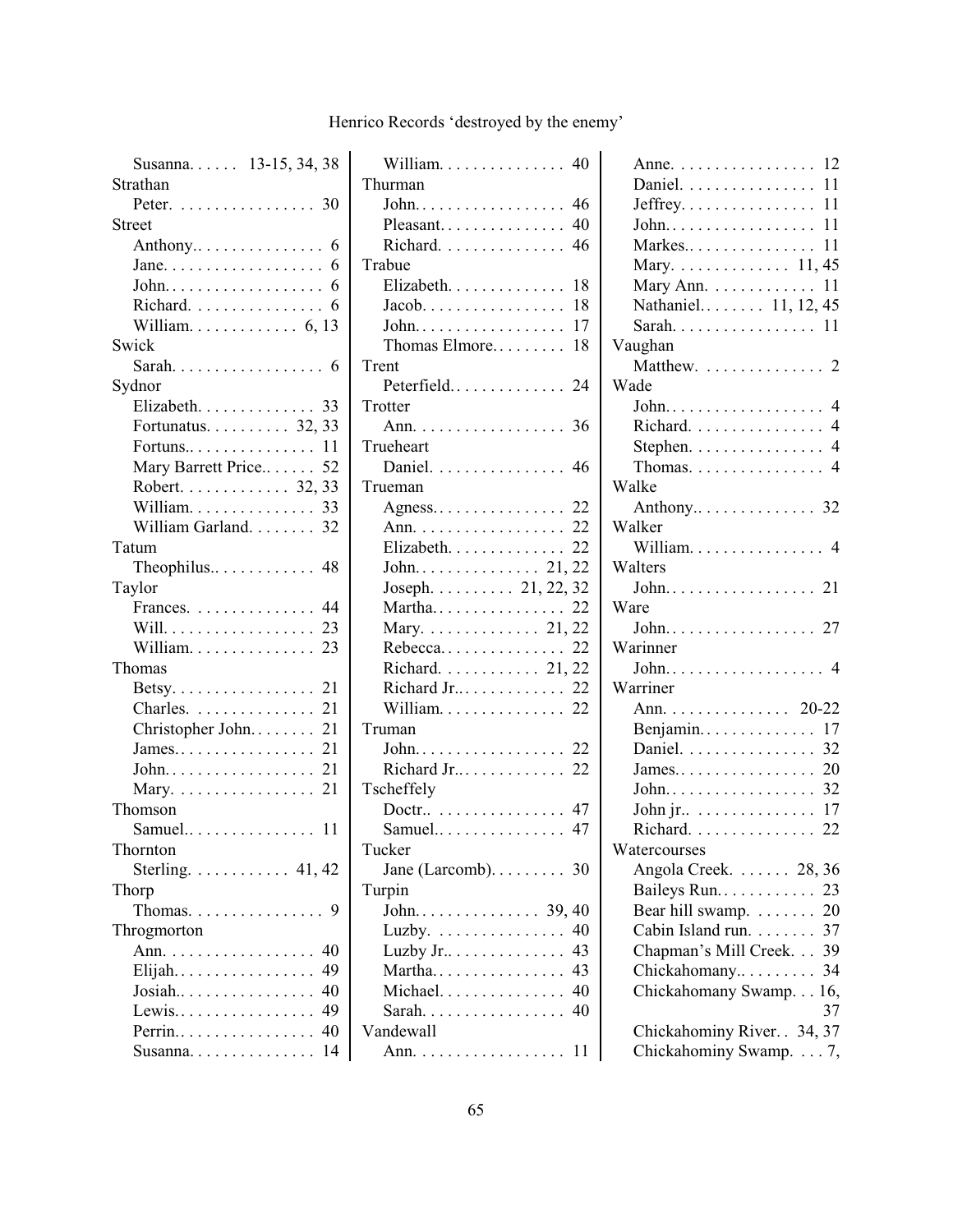| 12, 18                                  |
|-----------------------------------------|
| Cocke's run 48                          |
| Cornelius's Creek 46                    |
| Deep Creek. 28, 30, 35                  |
| Deep Run 46                             |
| Deep Run branch 7                       |
| Deep Run Creek. 46                      |
| Fine Creek 26, 28, 30, 35               |
| Four Mile Creek. 7, 26-31               |
| Gillies Creek<br>18                     |
| Hook or Hughes's Creek                  |
| . 27                                    |
| Horse swamp 34                          |
| Horse Swampe. 34                        |
| Hughes's Creek 35                       |
| Hughs Branch.<br>18                     |
| James River 19, 31, 48                  |
|                                         |
| James River 19<br>Jones's Creek. 27, 35 |
| Jordan's Branch. 52                     |
| Licking Hole Creek 26                   |
| little Tuckahoe creek 2                 |
| Long and Hungry. $\dots$ 11             |
| Long and Hungry Branch                  |
| . 11                                    |
| Mrs. Talley's branch 39                 |
| Muddy Creek 28                          |
| Pat Darby's Branch 46                   |
| Patt Darby's Branch. 7                  |
| round about Swamp. 42                   |
| Roundabout Swamp. . 31, 40              |
| Shockoe Creek.<br>46                    |
|                                         |
| Stony Run. $\ldots \ldots \ldots 9, 10$ |
|                                         |
|                                         |
| the western run. $\ldots$ 16, 20        |
| Trumpet Branch. 8, 53                   |
| Tuckahoe Creek.  2, 13                  |
| Ufnam Brook<br>24                       |
| Ward's fork<br>36                       |
| Western Run.<br>32                      |
| Westham Creek<br>24                     |
| White Oak Swamp. 16, 20,                |
| 39                                      |
| Watkins                                 |

| Charles. 12                                   |
|-----------------------------------------------|
|                                               |
| Joseph. $\ldots \ldots \ldots \ldots 32$      |
| Nathaniel 36                                  |
| Thomas. $\ldots \ldots \ldots 8, 20$          |
| Watson                                        |
| John 24                                       |
| Richard. 52                                   |
| Susan 52                                      |
| Webb                                          |
|                                               |
| West                                          |
| Francis 47                                    |
| Mildred. 38                                   |
| White                                         |
| David 37                                      |
| Elizabeth 52                                  |
|                                               |
| Lucy. $\ldots \ldots \ldots \ldots \ldots$ 45 |
| William $1, 7, 40, 46$                        |
| Whitlock                                      |
| Ann. 15                                       |
| Anne. 20                                      |
| Mary. 32                                      |
| Nathaniel 15                                  |
| 15<br>Richard.                                |
| Whitlow                                       |
|                                               |
|                                               |
|                                               |
| Anne.                                         |
| 5<br>$Darby \ldots \ldots \ldots$             |
| 5                                             |
| Hays.                                         |
|                                               |
| James Jr. $\dots$ 6, 7, 46                    |
| James Sr<br>7                                 |
| .5,46<br>John                                 |
| . . 5<br>Mary.<br>.                           |
| Nathan                                        |
| 5<br>Richard.                                 |
| Sarah.                                        |
| William $4-6$                                 |
| Wilkerson                                     |
| Nathaniel<br>24                               |
| Wilkinson                                     |

| Francis $15, 20$                               |
|------------------------------------------------|
| Nat 20, 32, 36, 37, 41, 48                     |
| Nath 4, 19, 24, 43, 47, 50                     |
| Nathaniel 1, 33, 40                            |
|                                                |
| William. 20                                    |
| Williams                                       |
| Anne. 17                                       |
|                                                |
| John 3, 17, 19, 46                             |
| Mary. $\ldots \ldots \ldots \ldots \ldots 17$  |
| Sarah. $\dots \dots \dots \dots \dots$<br>17   |
| Thomas. 3, 15, 17                              |
| Williamson                                     |
| Elizabeth. 53                                  |
|                                                |
|                                                |
| Mary. 50, 53                                   |
|                                                |
| Richard. 19                                    |
|                                                |
| Sarah 51, 53                                   |
| Thomas. 53, 54                                 |
| Willis                                         |
|                                                |
| Winston                                        |
| Maria O 52                                     |
| Wood                                           |
|                                                |
| Catherine 51, 53                               |
|                                                |
| Drury Jr 53                                    |
|                                                |
| Mary. 53                                       |
| Woodcock                                       |
| 5<br>Mark                                      |
| Woodfin                                        |
|                                                |
| John 44                                        |
| John James. $\ldots \ldots \ldots$ 7, 23       |
| Moses. $\ldots \ldots \ldots \ldots \ldots$ 32 |
| Susanna 32                                     |
| Woodson                                        |
| Ann. $\ldots$ .<br>. 36                        |
| Ann dau of Ann 35                              |
| Charles.  27, 28, 30, 36                       |